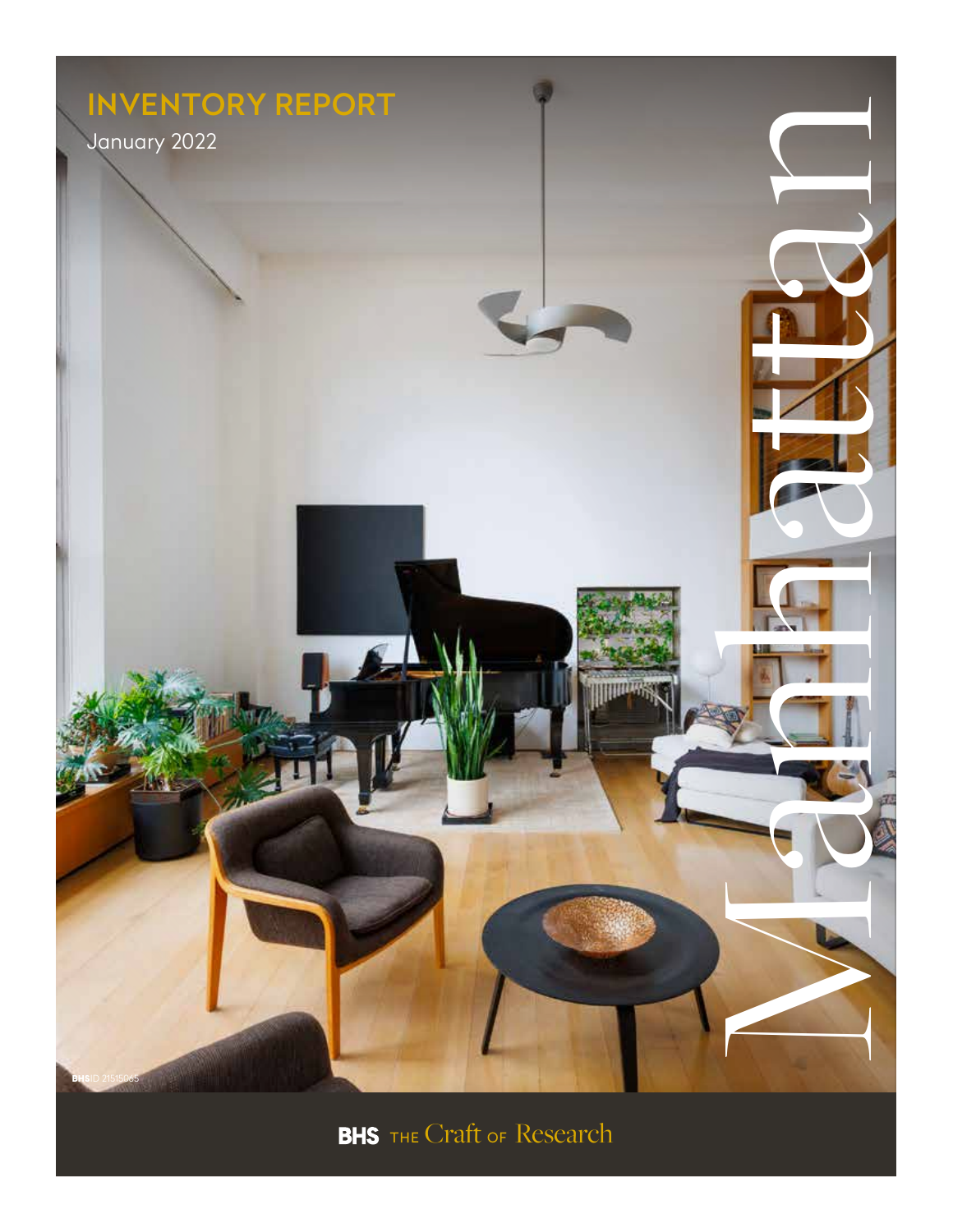# January 2022 *Highlights*

Manhattan had a 3.9-month supply of apartments for sale at the beginning of January, the lowest figure since February 2016.

The months' supply for condos dropped  $12\%$ from last month, while co-ops decreased  $17\%.$ 

The West Side, and Downtown south of 14th Street were the tightest markets in January, each with a 3.2-month supply of apartments for sale.

# **Definitions**

**Listings:** Number of active listings transmitted through the Real Estate Board of New York's listing service at the beginning of the month.

**Months' Supply:** How many months it would take to sell all active listings in a given market. We calculate it by dividing the number of listings by the average number of closings over the prior 6 months. Historically, a months' supply between 6-7 months indicates a balanced market.

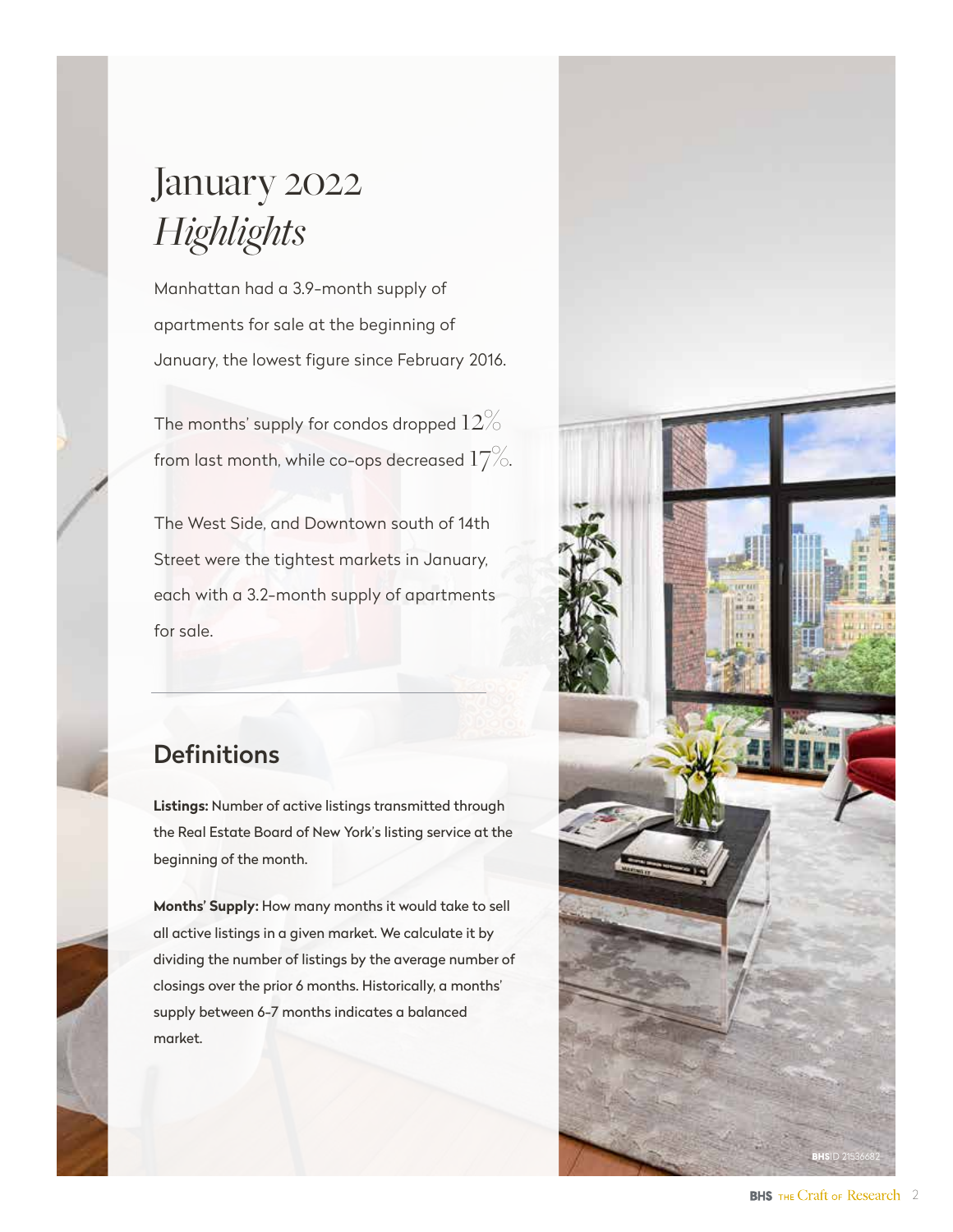# Inventory Report January 2022

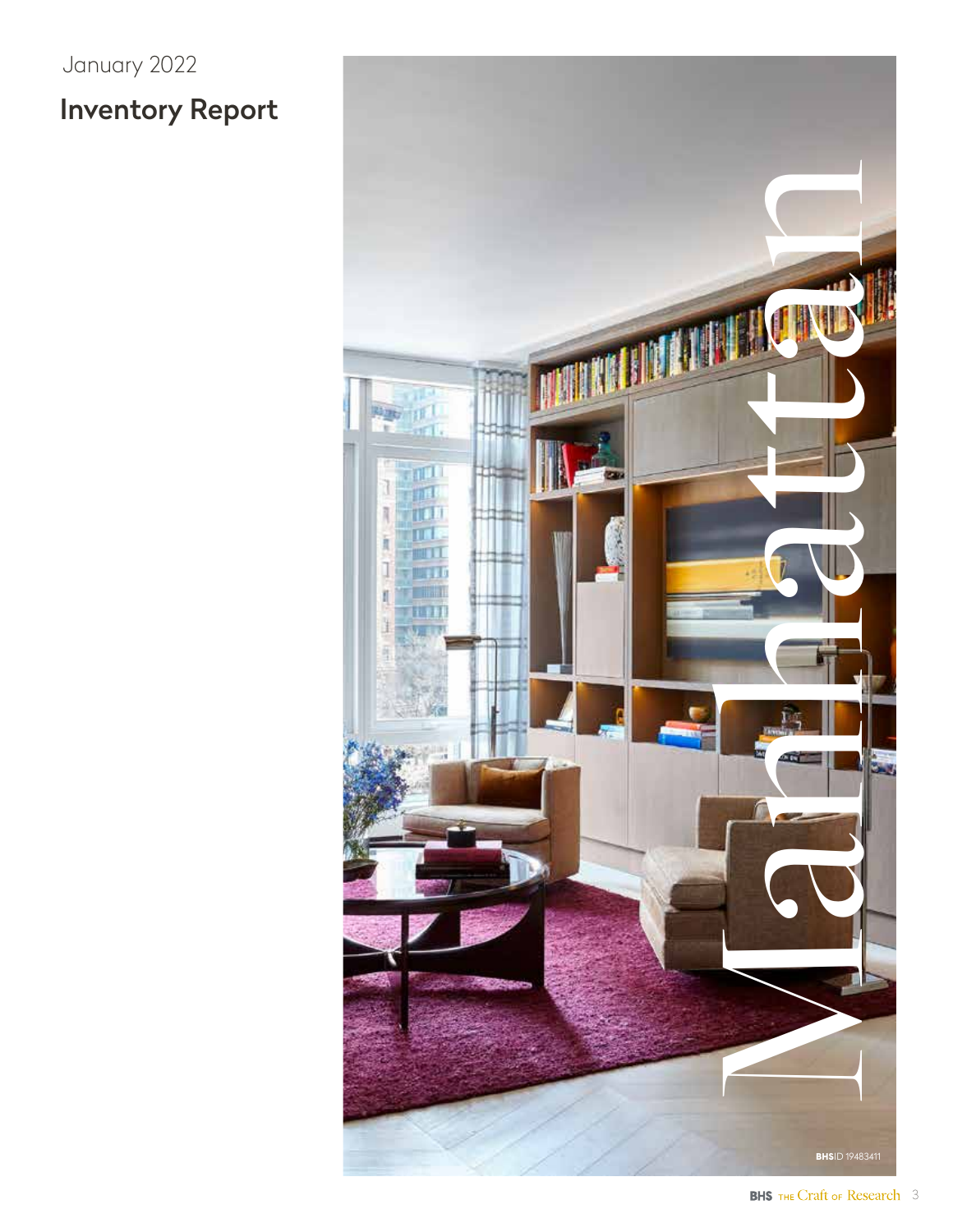## January 2022 Inventory Report Manhattan



# **Months' Supply: All Apartments**



#### **Condominiums**

|               | January 2022 |                       | December 2021 |                       | January 2021 |                       |
|---------------|--------------|-----------------------|---------------|-----------------------|--------------|-----------------------|
|               | Listings     | <b>Months' Supply</b> | Listings      | <b>Months' Supply</b> | Listings     | <b>Months' Supply</b> |
| <b>Studio</b> | 196          | 3.4                   | 230           | 3.9                   | 292          | 14.8                  |
| 1-Bedroom     | 752          | 3.5                   | 916           | 4.2                   | 1.147        | 15.7                  |
| 2-Bedroom     | 877          | 3.8                   | 1.037         | 4.3                   | 1.314        | 15.0                  |
| 3+Bedroom     | 942          | 6.3                   | 1.074         | 6.9                   | 1.281        | 23.1                  |
| Loft          | 84           | 3.5                   | 110           | 4.6                   | 154          | 18.5                  |
| All           | 2.851        | 4.2                   | 3.367         | 4.8                   | 4.188        | 17.2                  |

|               | January 2022 |                       | December 2021 |                       | January 2021 |                       |
|---------------|--------------|-----------------------|---------------|-----------------------|--------------|-----------------------|
|               | Listings     | <b>Months' Supply</b> | Listings      | <b>Months' Supply</b> | Listings     | <b>Months' Supply</b> |
| <b>Studio</b> | 446          | 3.3                   | 552           | 4.1                   | 717          | 15.7                  |
| 1-Bedroom     | 935          | 3.1                   | 1.194         | 3.8                   | 1.424        | 12.7                  |
| 2-Bedroom     | 723          | 3.2                   | 938           | 3.9                   | 1.145        | 15.5                  |
| 3+Bedroom     | 635          | 5.2                   | 770           | 5.9                   | 843          | 23.2                  |
| Loft          | 92           | 4.9                   | 113           | 5.4                   | 120          | 17.1                  |
| All           | 2.831        | 3.5                   | 3.567         | 4.3                   | 4.249        | 15.5                  |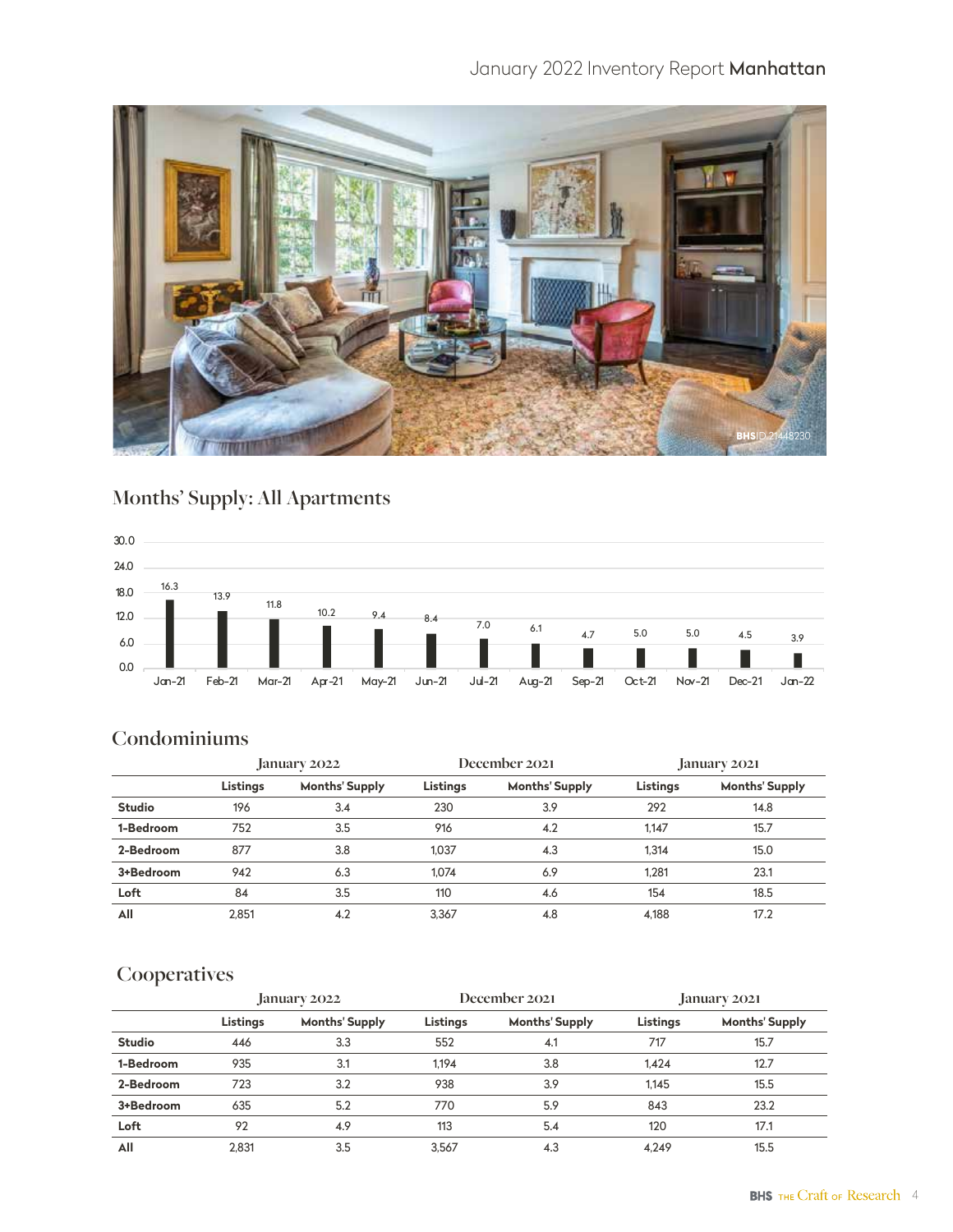# Inventory Report

Generally 59th St. to 96th St., Fifth Ave. to the East River

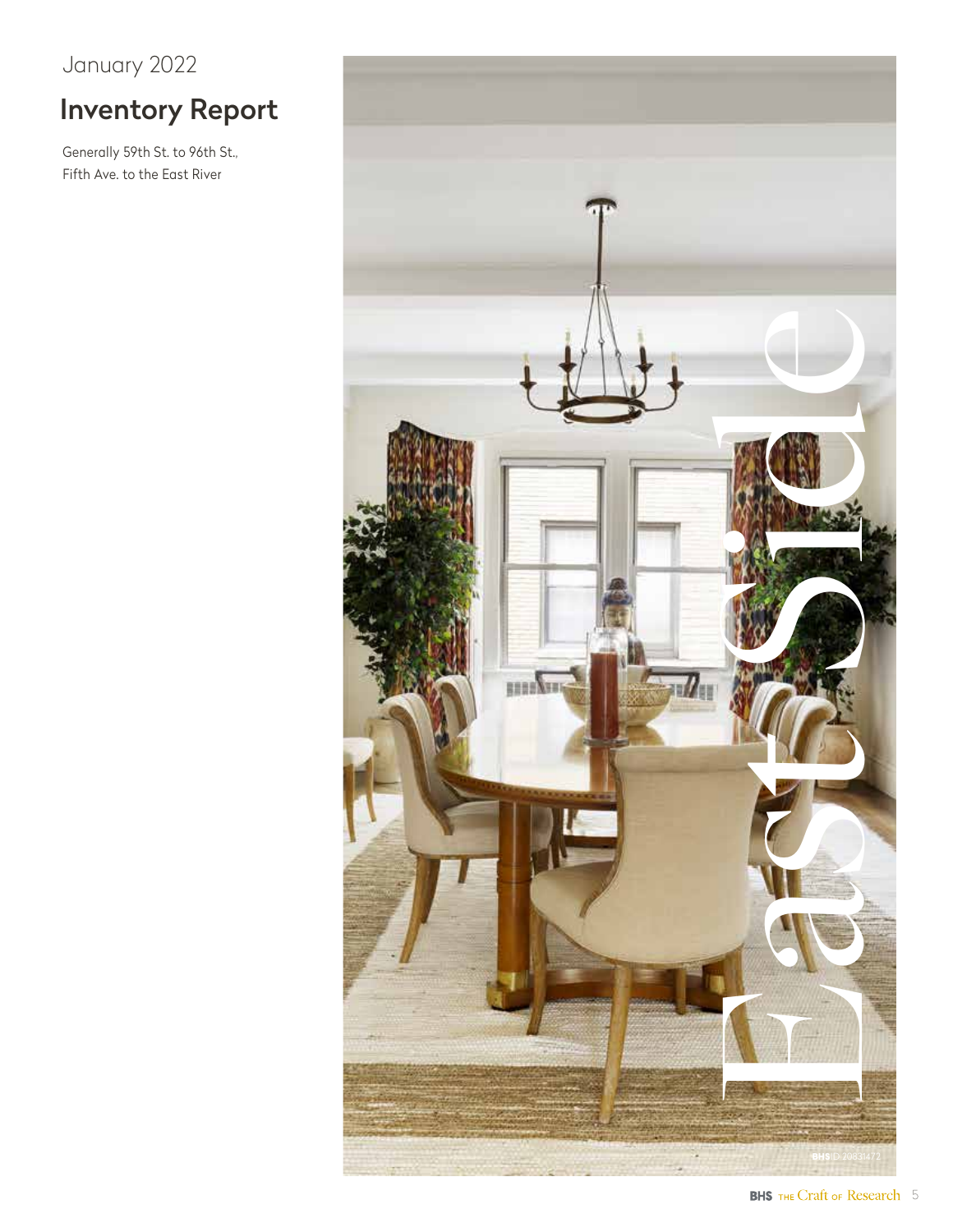## January 2022 Inventory Report East Side



# **Months' Supply: All Apartments**



#### **Condominiums**

|               | January 2022 |                       | December 2021 |                       | January 2021 |                       |
|---------------|--------------|-----------------------|---------------|-----------------------|--------------|-----------------------|
|               | Listings     | <b>Months' Supply</b> | Listings      | <b>Months' Supply</b> | Listings     | <b>Months' Supply</b> |
| <b>Studio</b> | 22           | 2.8                   | 24            | 3.1                   | 25           | 7.5                   |
| 1-Bedroom     | 66           | 2.4                   | 96            | 3.6                   | 124          | 11.4                  |
| 2-Bedroom     | 87           | 3.2                   | 118           | 4.4                   | 141          | 10.1                  |
| 3+Bedroom     | 160          | 5.5                   | 174           | 5.2                   | 250          | 25.0                  |
| All           | 335          | 3.7                   | 412           | 4.4                   | 540          | 14.1                  |

|               | January 2022 |                       | December 2021 |                       | January 2021 |                       |
|---------------|--------------|-----------------------|---------------|-----------------------|--------------|-----------------------|
|               | Listings     | <b>Months' Supply</b> | Listings      | <b>Months' Supply</b> | Listings     | <b>Months' Supply</b> |
| <b>Studio</b> | 110          | 3.6                   | 140           | 4.6                   | 165          | 18.0                  |
| 1-Bedroom     | 233          | 3.1                   | 304           | 3.9                   | 351          | 12.3                  |
| 2-Bedroom     | 242          | 3.2                   | 326           | 4.0                   | 380          | 16.2                  |
| 3+Bedroom     | 297          | 5.8                   | 358           | 6.6                   | 387          | 21.3                  |
| All           | 882          | 3.8                   | 1.128         | 4.6                   | 1.283        | 16.2                  |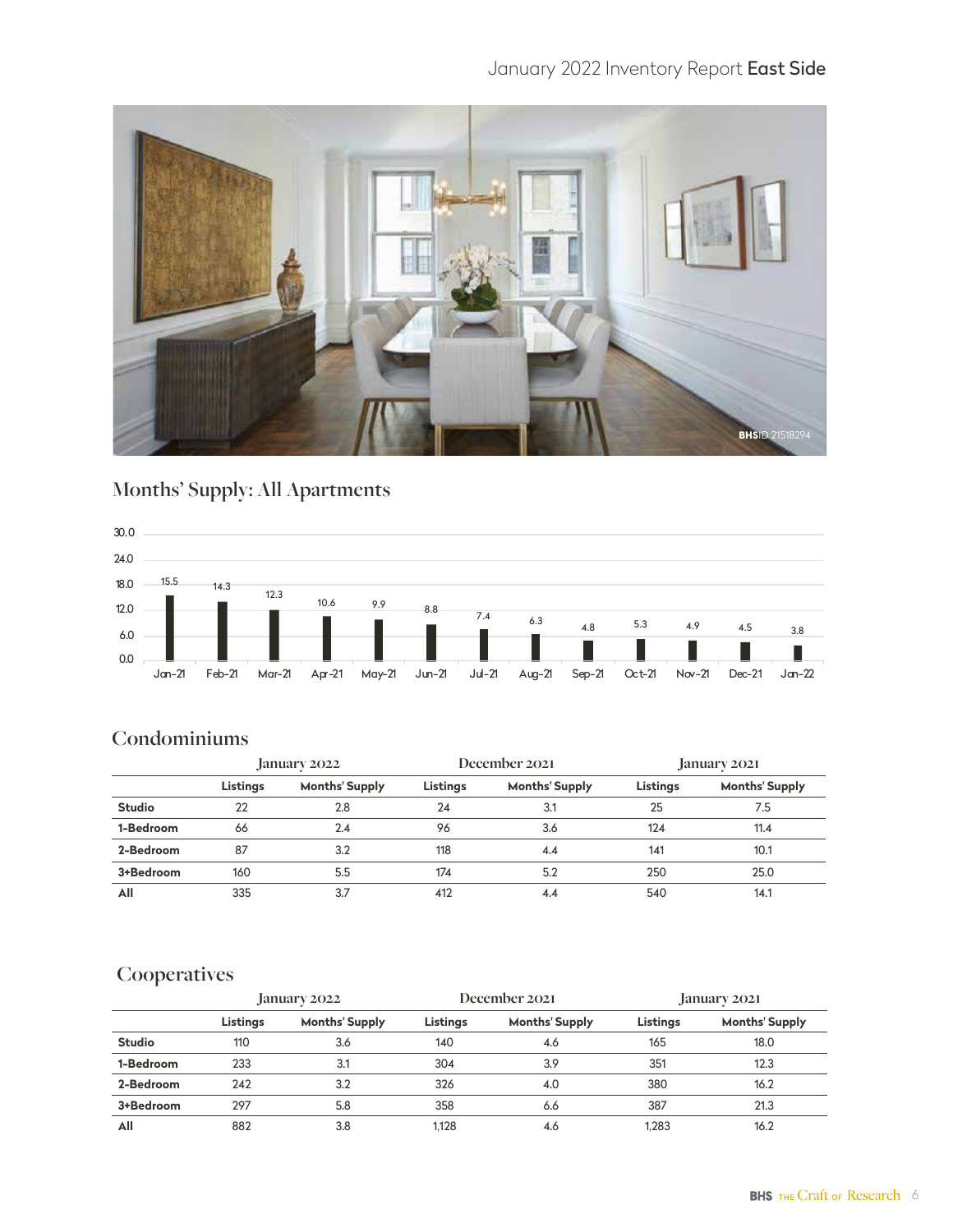# Inventory Report

Generally 59th St. to 110th St., Hudson River to West of Fifth Ave.

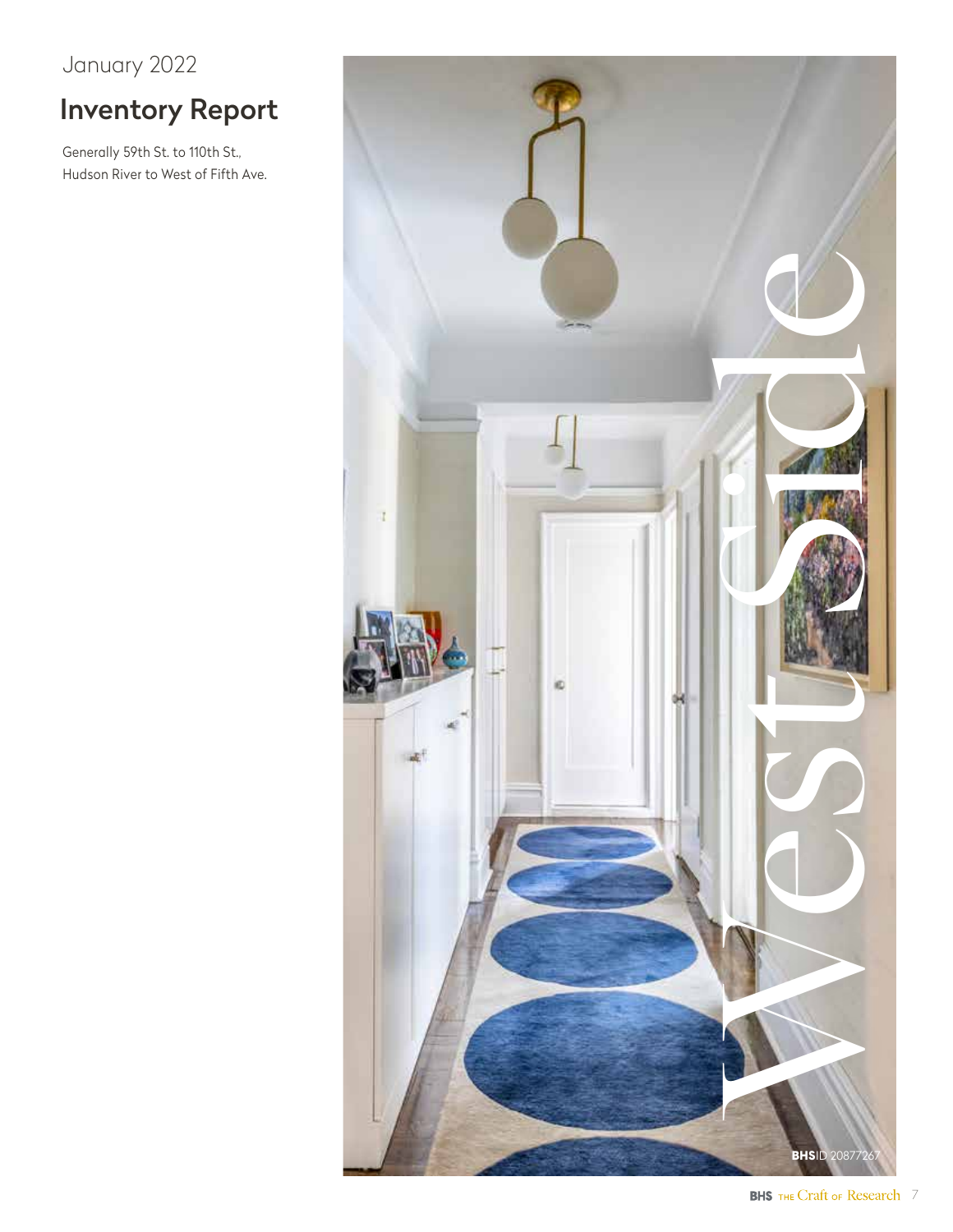## January 2022 Inventory Report West Side



# **Months' Supply: All Apartments**



## **Condominiums**

|               | January 2022 |                       | December 2021 |                       | January 2021 |                       |
|---------------|--------------|-----------------------|---------------|-----------------------|--------------|-----------------------|
|               | Listings     | <b>Months' Supply</b> | Listings      | <b>Months' Supply</b> | Listings     | <b>Months' Supply</b> |
| <b>Studio</b> | 22           | 3.6                   | 25            | 3.5                   | 31           | 10.3                  |
| 1-Bedroom     | 92           | 3.2                   | 128           | 4.5                   | 164          | 12.8                  |
| 2-Bedroom     | 108          | 3.4                   | 125           | 3.7                   | 146          | 9.2                   |
| 3+Bedroom     | 179          | 6.1                   | 197           | 7.0                   | 212          | 16.1                  |
| All           | 401          | 4.2                   | 475           | 4.8                   | 553          | 12.3                  |

|               | January 2022 |                       | December 2021 |                       | January 2021 |                       |
|---------------|--------------|-----------------------|---------------|-----------------------|--------------|-----------------------|
|               | Listings     | <b>Months' Supply</b> | Listings      | <b>Months' Supply</b> | Listings     | <b>Months' Supply</b> |
| <b>Studio</b> | 68           | 3.5                   | 79            | 3.8                   | 103          | 12.4                  |
| 1-Bedroom     | 126          | 2.3                   | 187           | 3.4                   | 231          | 12.4                  |
| 2-Bedroom     | 98           | 2.1                   | 137           | 2.6                   | 180          | 9.8                   |
| 3+Bedroom     | 120          | 3.6                   | 143           | 4.0                   | 171          | 19.7                  |
| All           | 412          | 2.7                   | 546           | 3.3                   | 685          | 12.7                  |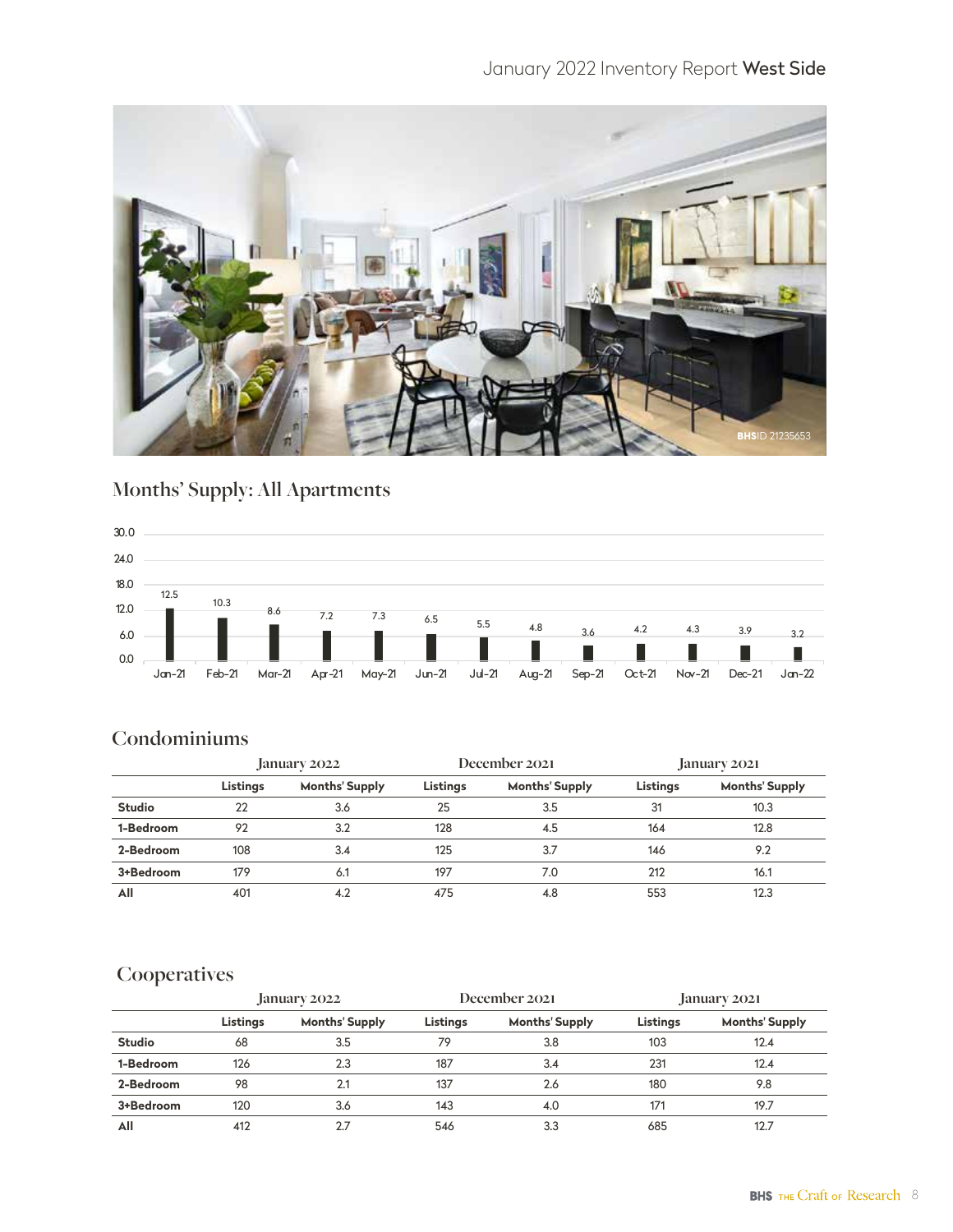# Inventory Report

Generally 34th to 59th Street, Fifth Avenue to the East River

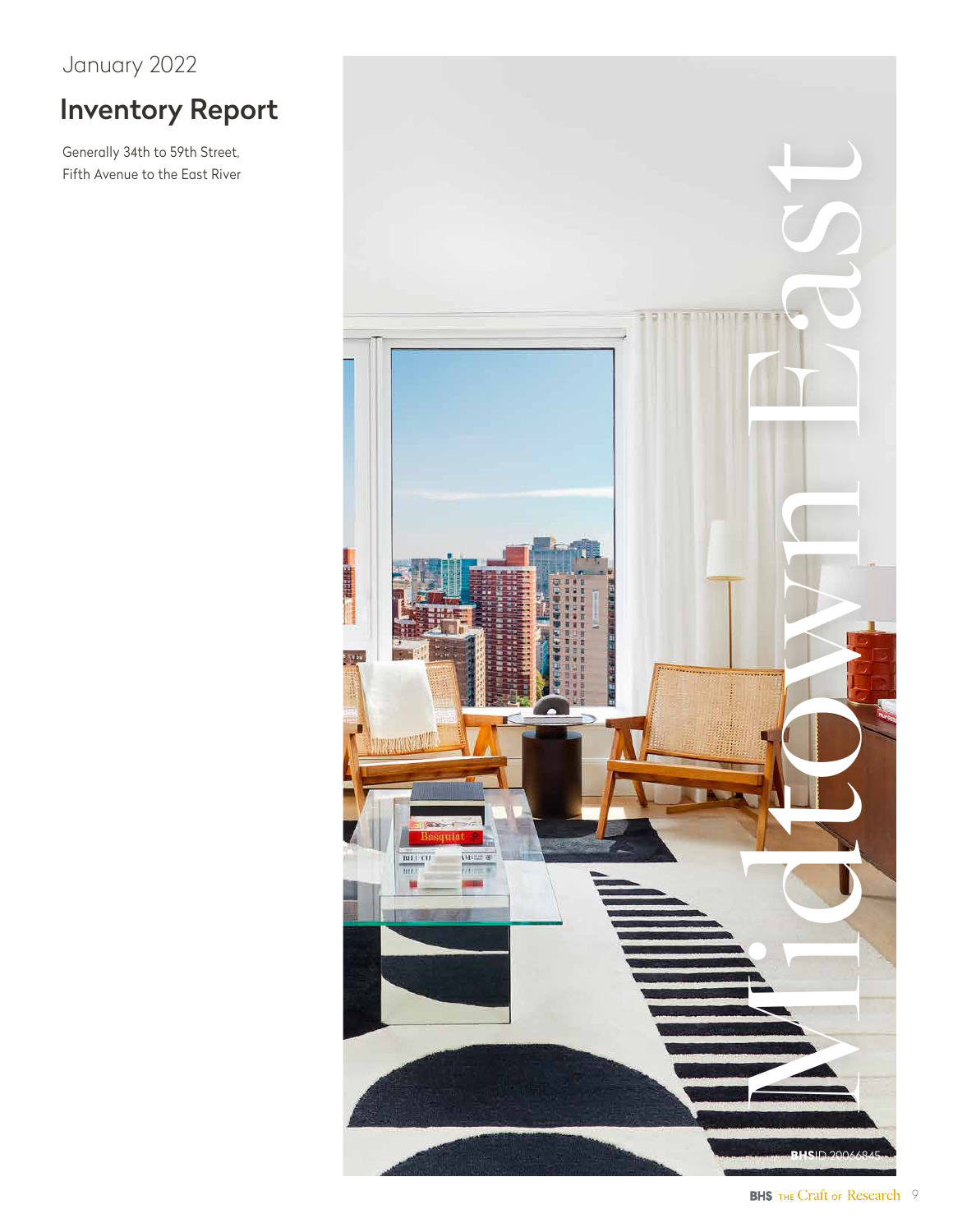## January 2022 Inventory Report Midtown East



# **Months' Supply: All Apartments**



## **Condominiums**

|               | January 2022 |                       | December 2021 |                       | January 2021 |                       |
|---------------|--------------|-----------------------|---------------|-----------------------|--------------|-----------------------|
|               | Listings     | <b>Months' Supply</b> | Listings      | <b>Months' Supply</b> | Listings     | <b>Months' Supply</b> |
| <b>Studio</b> | 18           | 2.2                   | 25            | 3.1                   | 46           | 34.5                  |
| 1-Bedroom     | 89           | 3.3                   | 115           | 4.2                   | 148          | 17.1                  |
| 2-Bedroom     | 110          | 4.8                   | 123           | 5.2                   | 146          | 23.7                  |
| 3+Bedroom     | 80           | 12.3                  | 97            | 14.6                  | 85           | 39.2                  |
| All           | 297          | 4.6                   | 360           | 5.5                   | 425          | 23.2                  |

|               | January 2022 |                       | December 2021 |                       | January 2021 |                       |
|---------------|--------------|-----------------------|---------------|-----------------------|--------------|-----------------------|
|               | Listings     | <b>Months' Supply</b> | Listings      | <b>Months' Supply</b> | Listings     | <b>Months' Supply</b> |
| <b>Studio</b> | 105          | 3.7                   | 126           | 4.5                   | 192          | 20.2                  |
| 1-Bedroom     | 232          | 5.7                   | 272           | 6.2                   | 300          | 19.8                  |
| 2-Bedroom     | 128          | 4.6                   | 170           | 5.7                   | 210          | 28.0                  |
| 3+Bedroom     | 77           | 7.2                   | 101           | 9.3                   | 111          | 51.2                  |
| All           | 542          | 5.0                   | 669           | 5.9                   | 813          | 23.7                  |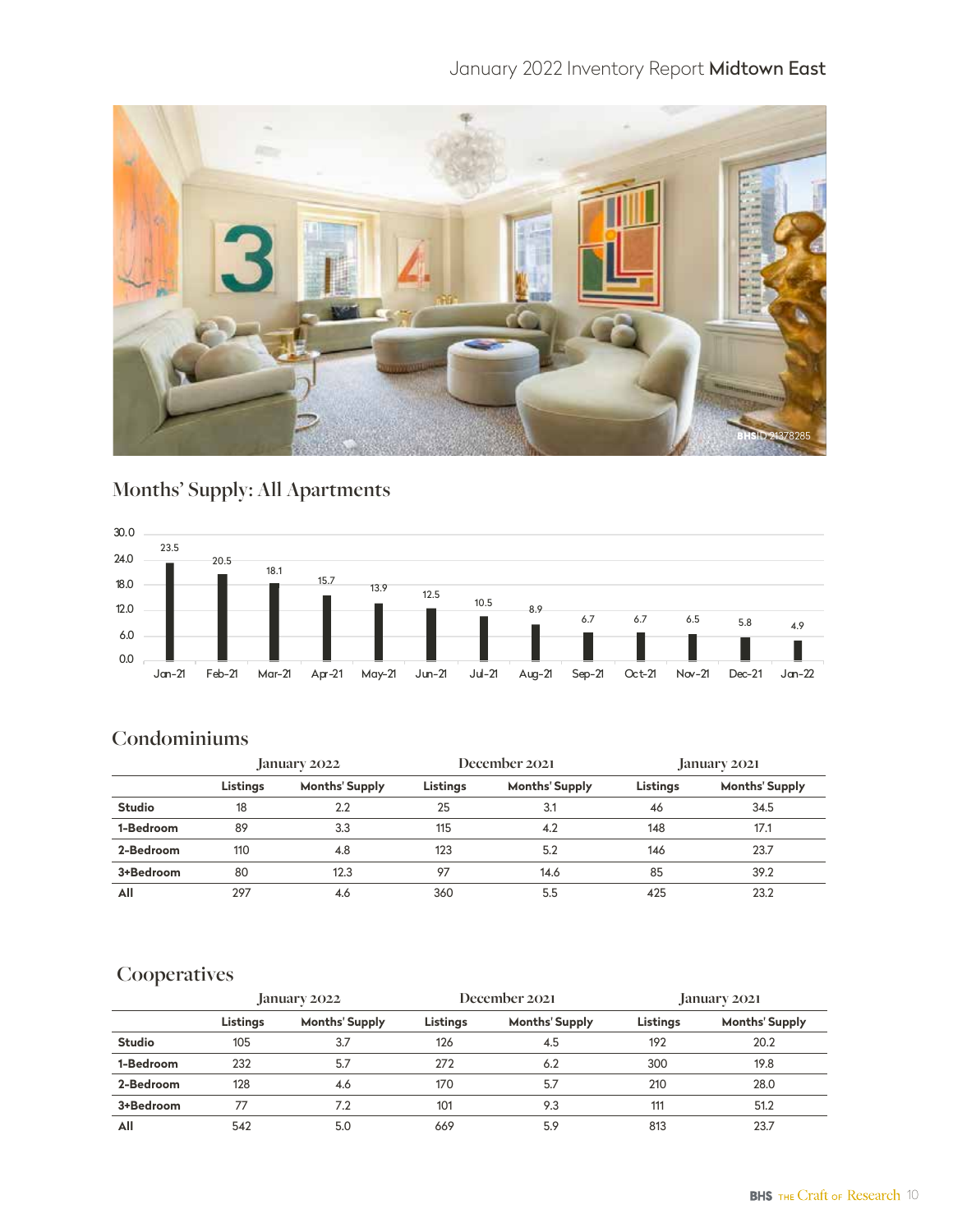# Inventory Report

Generally 34th to 59th Street, Hudson River to West of Fifth Avenue

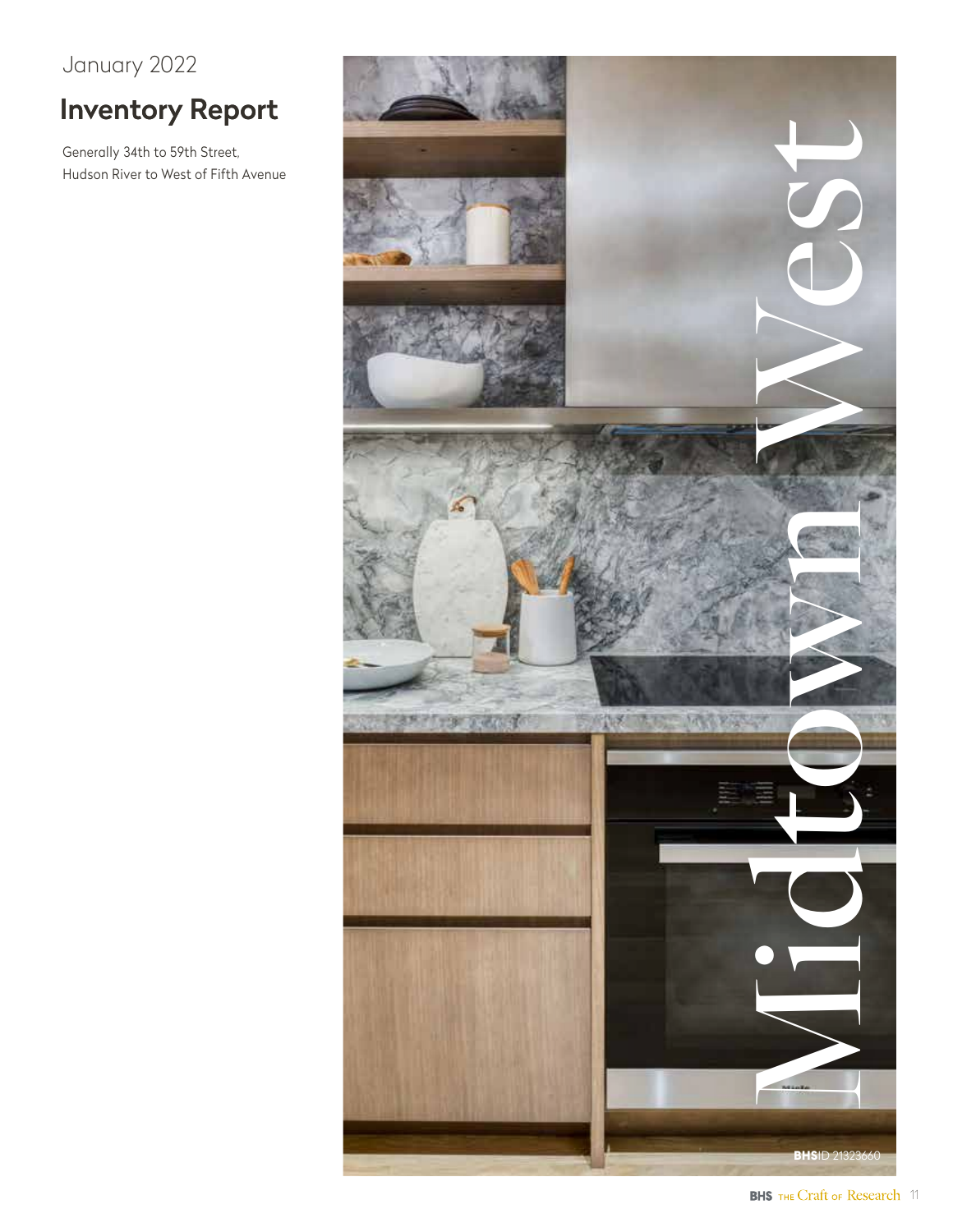# January 2022 Inventory Report Midtown West



# **Months' Supply: All Apartments**



#### **Condominiums**

|               | January 2022 |                       | December 2021 |                       | January 2021 |                       |
|---------------|--------------|-----------------------|---------------|-----------------------|--------------|-----------------------|
|               | Listings     | <b>Months' Supply</b> | Listings      | <b>Months' Supply</b> | Listings     | <b>Months' Supply</b> |
| <b>Studio</b> | 34           | 4.6                   | 41            | 5.2                   | 49           | 13.4                  |
| 1-Bedroom     | 145          | 7.2                   | 141           | 6.0                   | 188          | 22.1                  |
| 2-Bedroom     | 117          | 7.0                   | 124           | 7.0                   | 179          | 25.6                  |
| 3+Bedroom     | 110          | 9.7                   | 129           | 11.1                  | 136          | 29.1                  |
| All           | 406          | 7.3                   | 435           | 7.2                   | 552          | 23.2                  |

|               | January 2022 |                       | December 2021 |                       | January 2021 |                          |
|---------------|--------------|-----------------------|---------------|-----------------------|--------------|--------------------------|
|               | Listings     | <b>Months' Supply</b> | Listings      | <b>Months' Supply</b> | Listings     | <b>Months' Supply</b>    |
| <b>Studio</b> | 27           | 4.6                   | 34            | 5.0                   | 32           | 21.3                     |
| 1-Bedroom     | 35           | 3.2                   | 57            | 4.6                   | 84           | 24.0                     |
| 2-Bedroom     | 28           | 5.8                   | 30            | 4.6                   | 47           | 25.6                     |
| 3+Bedroom     | 18           | 27.0                  | 17            | 25.5                  | 18           | $\overline{\phantom{0}}$ |
| All           | 108          | 4.9                   | 138           | 5.2                   | 181          | 26.5                     |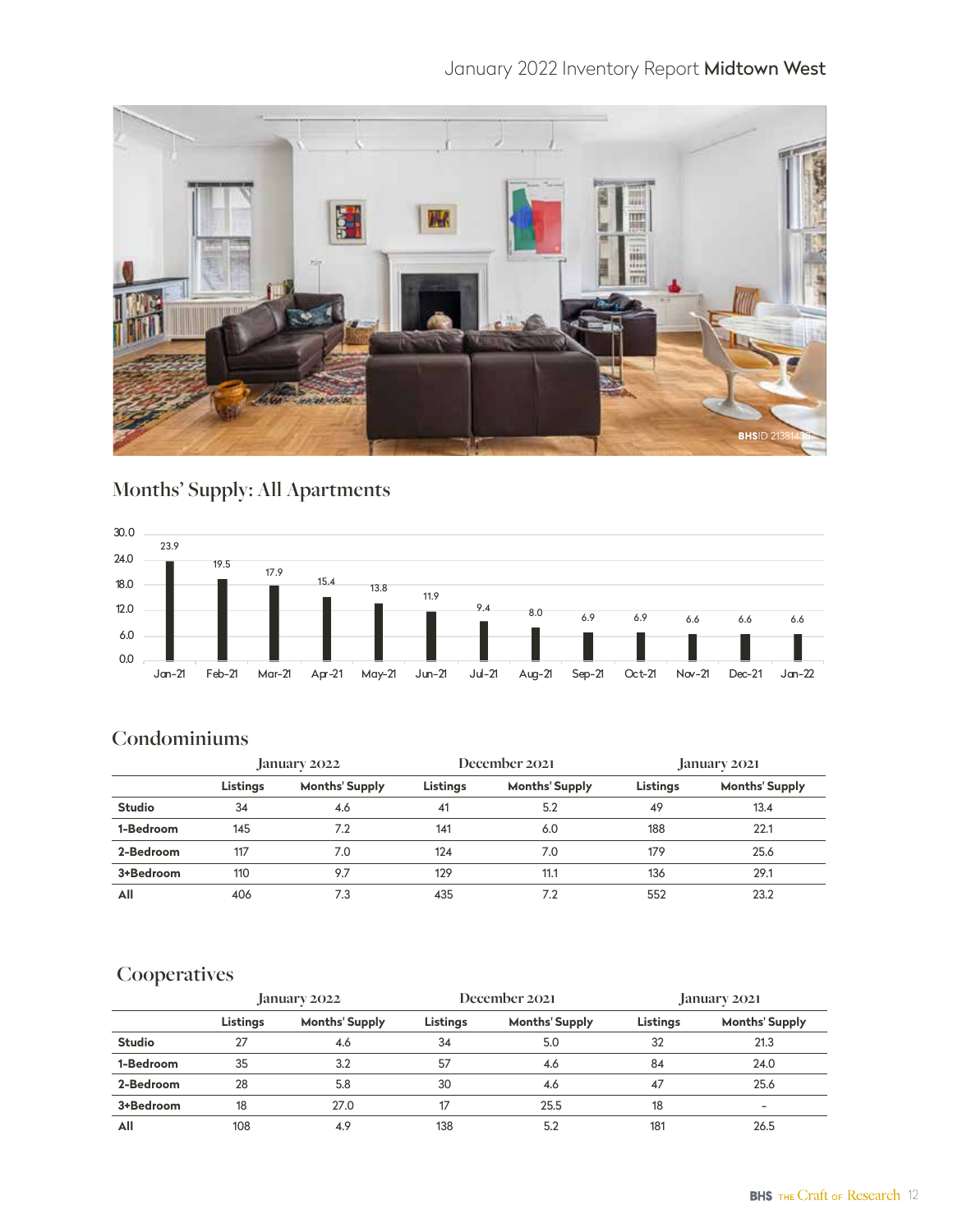# Inventory Report

34th St. to 14th St.

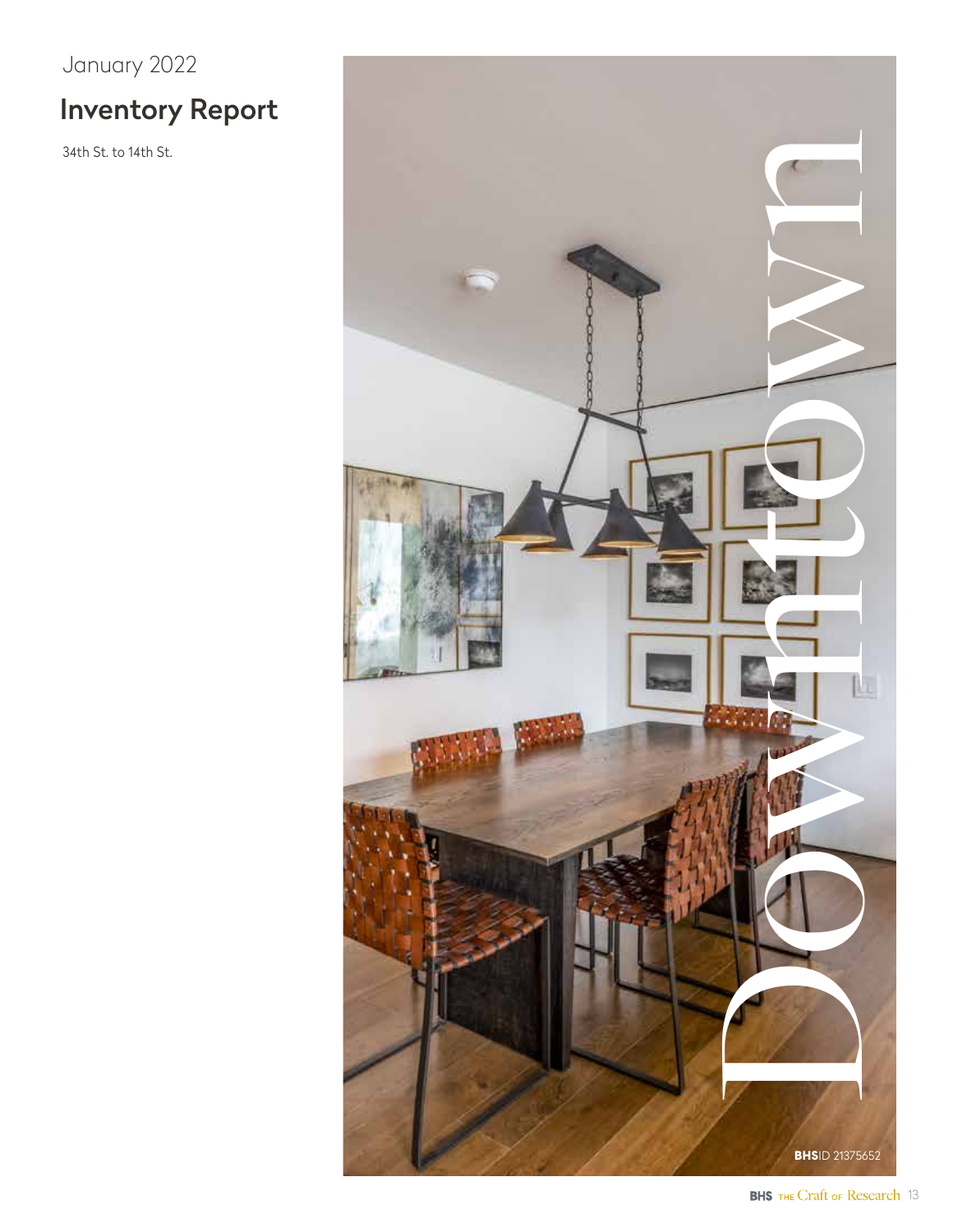# January 2022 Inventory Report Downtown

34th St. to 14th St.



# **Months' Supply: All Apartments**



#### **Condominiums**

|               | January 2022 |                       | December 2021 |                       | January 2021 |                       |
|---------------|--------------|-----------------------|---------------|-----------------------|--------------|-----------------------|
|               | Listings     | <b>Months' Supply</b> | Listings      | <b>Months' Supply</b> | Listings     | <b>Months' Supply</b> |
| <b>Studio</b> | 20           | 3.1                   | 24            | 3.7                   | 34           | 10.2                  |
| 1-Bedroom     | 100          | 2.8                   | 126           | 3.6                   | 168          | 22.4                  |
| 2-Bedroom     | 152          | 4.2                   | 199           | 5.1                   | 201          | 19.5                  |
| 3+Bedroom     | 126          | 6.5                   | 155           | 7.1                   | 212          | 36.3                  |
| Loft          | 23           | 6.6                   | 25            | 5.6                   | 40           | 34.3                  |
| All           | 421          | 4.2                   | 529           | 5.0                   | 655          | 23.3                  |

|               | January 2022 |                       | December 2021 |                       | January 2021 |                       |
|---------------|--------------|-----------------------|---------------|-----------------------|--------------|-----------------------|
|               | Listings     | <b>Months' Supply</b> | Listings      | <b>Months' Supply</b> | Listings     | <b>Months' Supply</b> |
| <b>Studio</b> | 66           | 2.6                   | 79            | 3.3                   | 118          | 18.6                  |
| 1-Bedroom     | 97           | 2.3                   | 121           | 2.7                   | 181          | 12.1                  |
| 2-Bedroom     | 52           | 3.4                   | 62            | 4.1                   | 68           | 14.6                  |
| 3+Bedroom     | 25           | 5.8                   | 35            | 7.5                   | 35           | 70.0                  |
| Loft          | 32           | 4.6                   | 40            | 5.3                   | 47           | 28.2                  |
| All           | 272          | 2.9                   | 337           | 3.5                   | 449          | 15.9                  |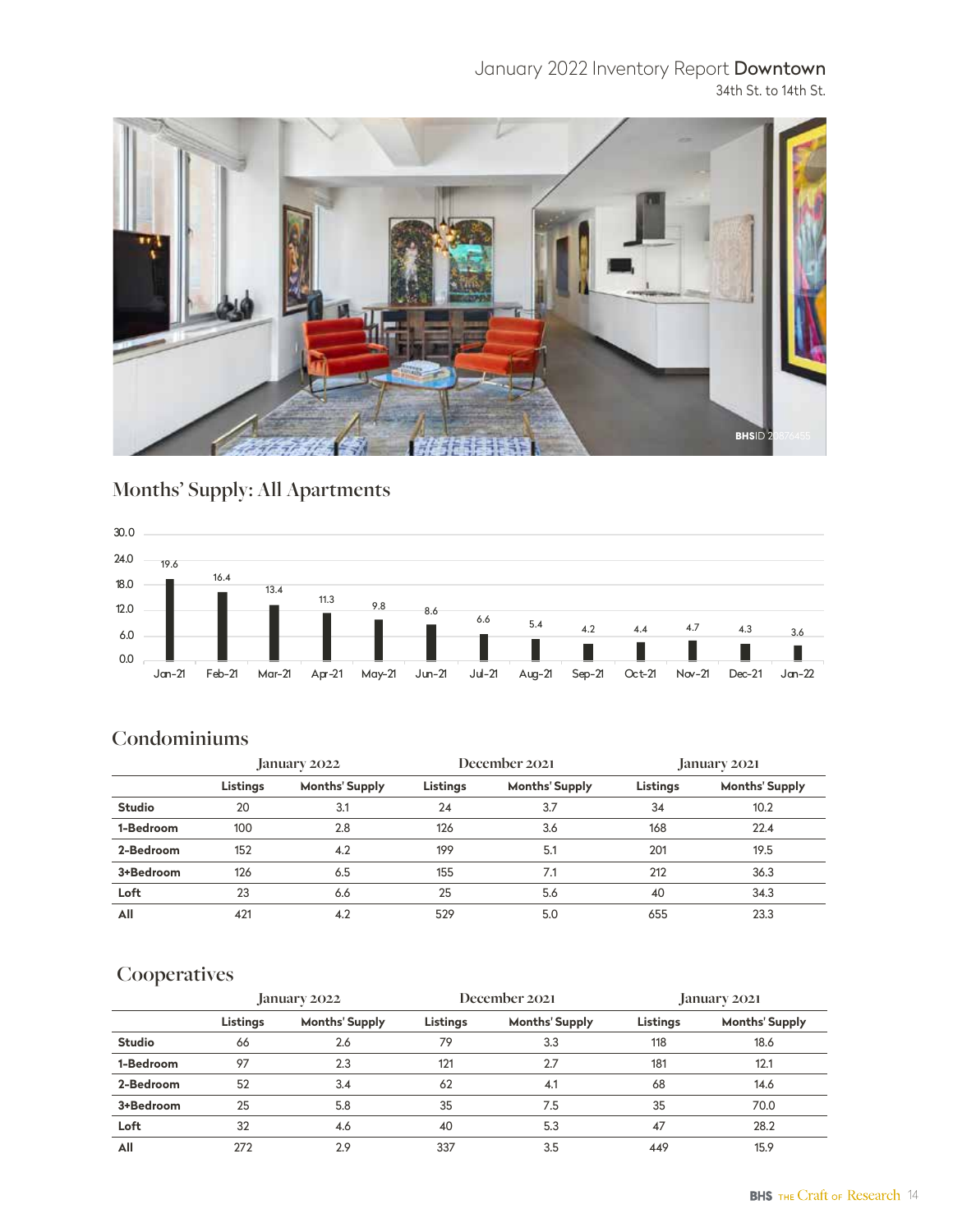# Inventory Report

South of 14th St.

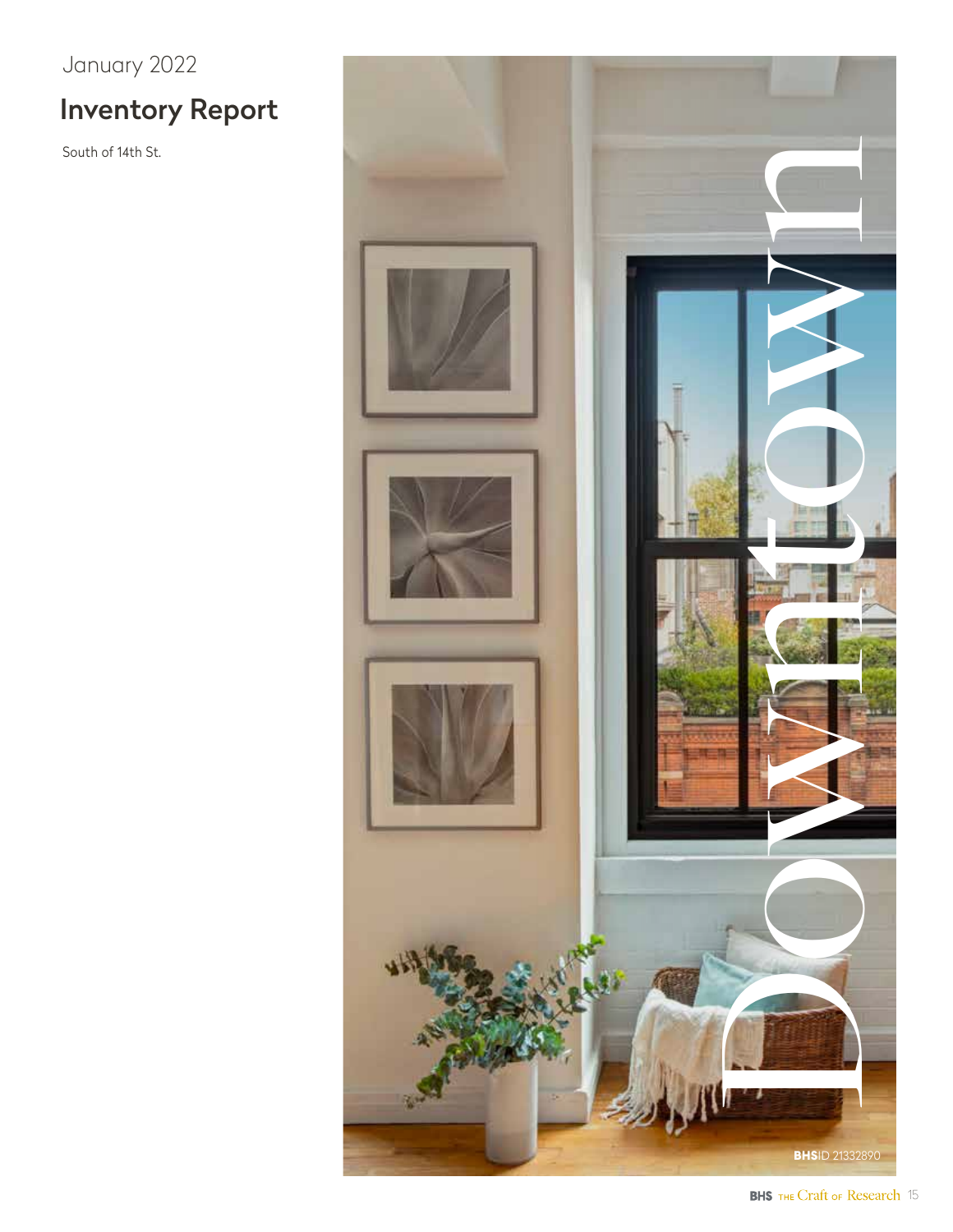#### January 2022 Inventory Report Downtown South of 14th St.



# **Months' Supply: All Apartments**



#### **Condominiums**

|               | January 2022 |                       | December 2021 |                       | January 2021 |                       |
|---------------|--------------|-----------------------|---------------|-----------------------|--------------|-----------------------|
|               | Listings     | <b>Months' Supply</b> | Listings      | <b>Months' Supply</b> | Listings     | <b>Months' Supply</b> |
| <b>Studio</b> | 57           | 3.1                   | 64            | 3.5                   | 90           | 23.5                  |
| 1-Bedroom     | 187          | 3.3                   | 225           | 3.8                   | 277          | 14.2                  |
| 2-Bedroom     | 217          | 3.0                   | 253           | 3.4                   | 358          | 14.4                  |
| 3+Bedroom     | 211          | 5.1                   | 240           | 5.8                   | 307          | 20.5                  |
| Loft          | 61           | 3.2                   | 84            | 4.7                   | 106          | 15.5                  |
| All           | 733          | 3.5                   | 866           | 4.1                   | 1.138        | 16.3                  |

|               | January 2022 |                       | December 2021 |                       | January 2021 |                       |
|---------------|--------------|-----------------------|---------------|-----------------------|--------------|-----------------------|
|               | Listings     | <b>Months' Supply</b> | Listings      | <b>Months' Supply</b> | Listings     | <b>Months' Supply</b> |
| <b>Studio</b> | 57           | 2.7                   | 79            | 3.8                   | 105          | 10.9                  |
| 1-Bedroom     | 120          | 2.1                   | 161           | 2.8                   | 200          | 9.1                   |
| 2-Bedroom     | 81           | 2.3                   | 99            | 2.9                   | 131          | 11.4                  |
| 3+Bedroom     | 54           | 4.3                   | 65            | 4.4                   | 64           | 20.2                  |
| Loft          | 51           | 5.0                   | 61            | 5.2                   | 58           | 10.9                  |
| All           | 363          | 2.7                   | 465           | 3.3                   | 558          | 10.8                  |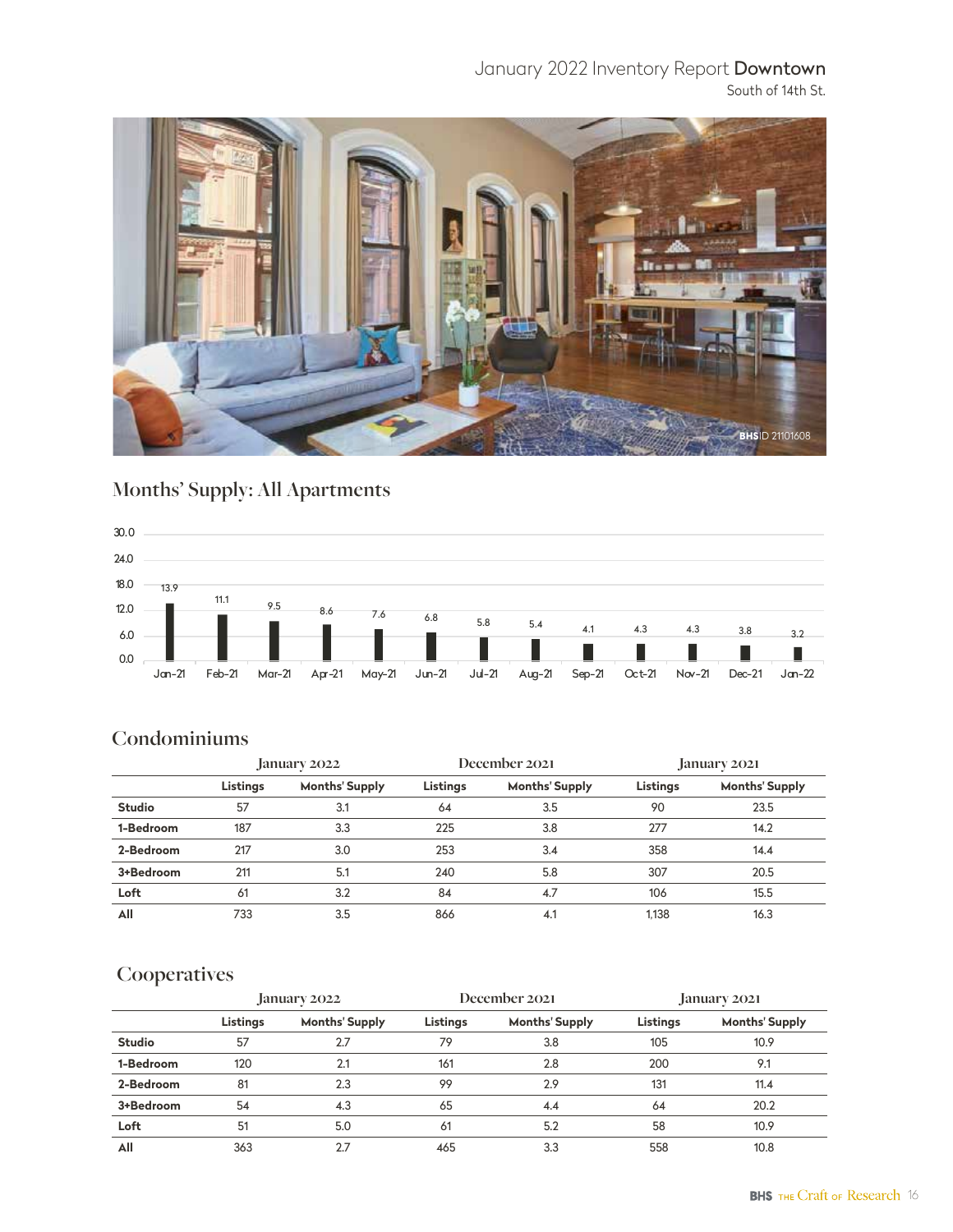# Inventory Report

Generally North of 96th Street on the East Side, and 110th St. on the West Side

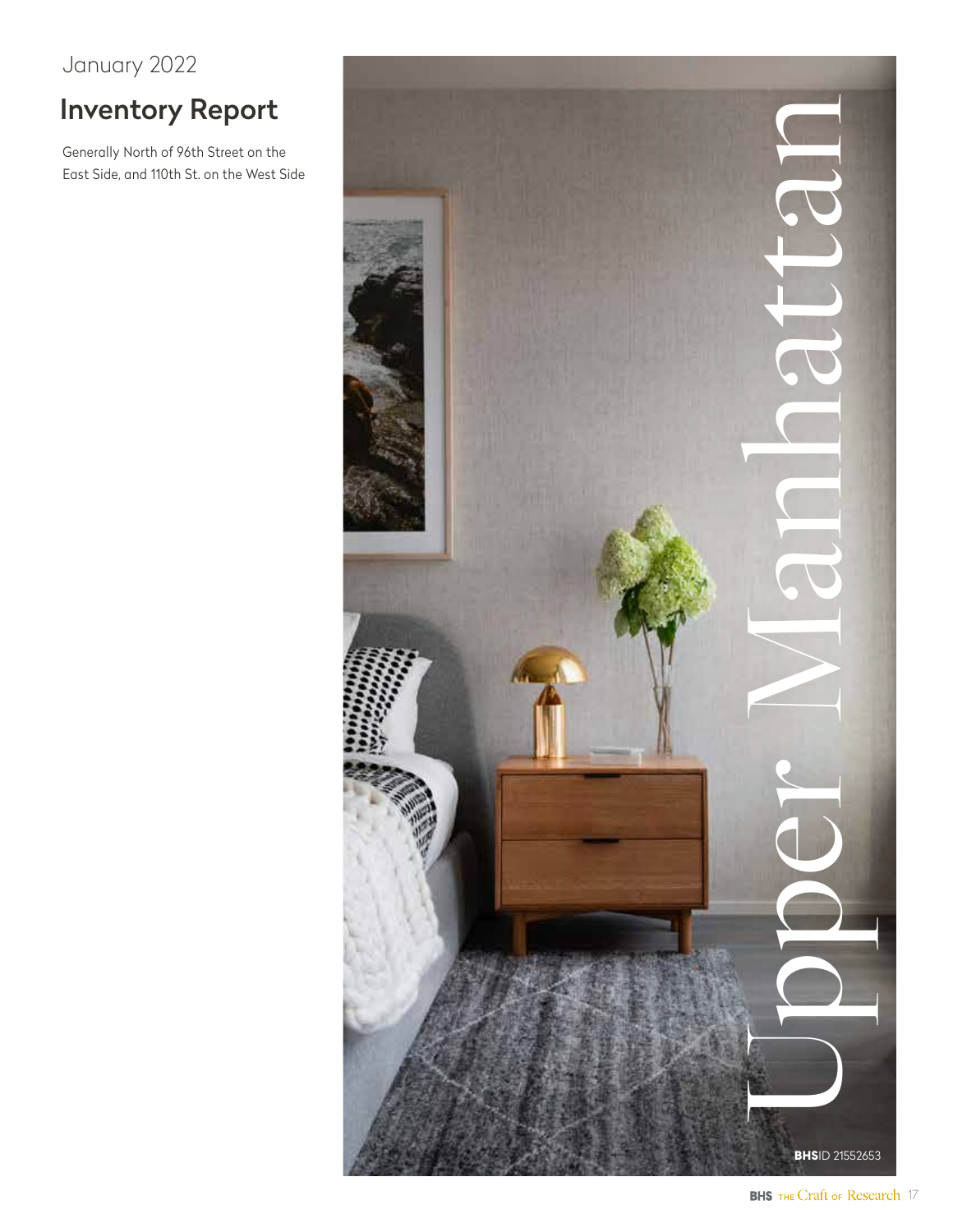## January 2022 Inventory Report Upper Manhattan



# **Months' Supply: All Apartments**



#### **Condominiums**

|               | January 2022 |                       | December 2021 |                       | January 2021 |                       |
|---------------|--------------|-----------------------|---------------|-----------------------|--------------|-----------------------|
|               | Listings     | <b>Months' Supply</b> | Listings      | <b>Months' Supply</b> | Listings     | <b>Months' Supply</b> |
| <b>Studio</b> | 23           | 6.3                   | 27            | 7.4                   | 18           | 15.4                  |
| 1-Bedroom     | 73           | 4.3                   | 85            | 4.9                   | 80           | 15.5                  |
| 2-Bedroom     | 86           | 3.9                   | 95            | 3.7                   | 146          | 15.1                  |
| 3+Bedroom     | 76           | 6.0                   | 83            | 6.2                   | 81           | 17.4                  |
| All           | 258          | 4.7                   | 290           | 4.8                   | 325          | 15.7                  |

|               | January 2022 |                       | December 2021 |                       | January 2021 |                       |
|---------------|--------------|-----------------------|---------------|-----------------------|--------------|-----------------------|
|               | Listings     | <b>Months' Supply</b> | Listings      | <b>Months' Supply</b> | Listings     | <b>Months' Supply</b> |
| <b>Studio</b> | 13           | 3.5                   | 15            | 5.0                   |              | 2.6                   |
| 1-Bedroom     | 95           | 4.8                   | 97            | 4.9                   | 85           | 9.4                   |
| 2-Bedroom     | 98           | 4.4                   | 119           | 5.3                   | 133          | 20.0                  |
| 3+Bedroom     | 46           | 4.9                   | 53            | 5.9                   | 59           | 16.1                  |
| All           | 252          | 4.6                   | 284           | 5.2                   | 280          | 13.7                  |